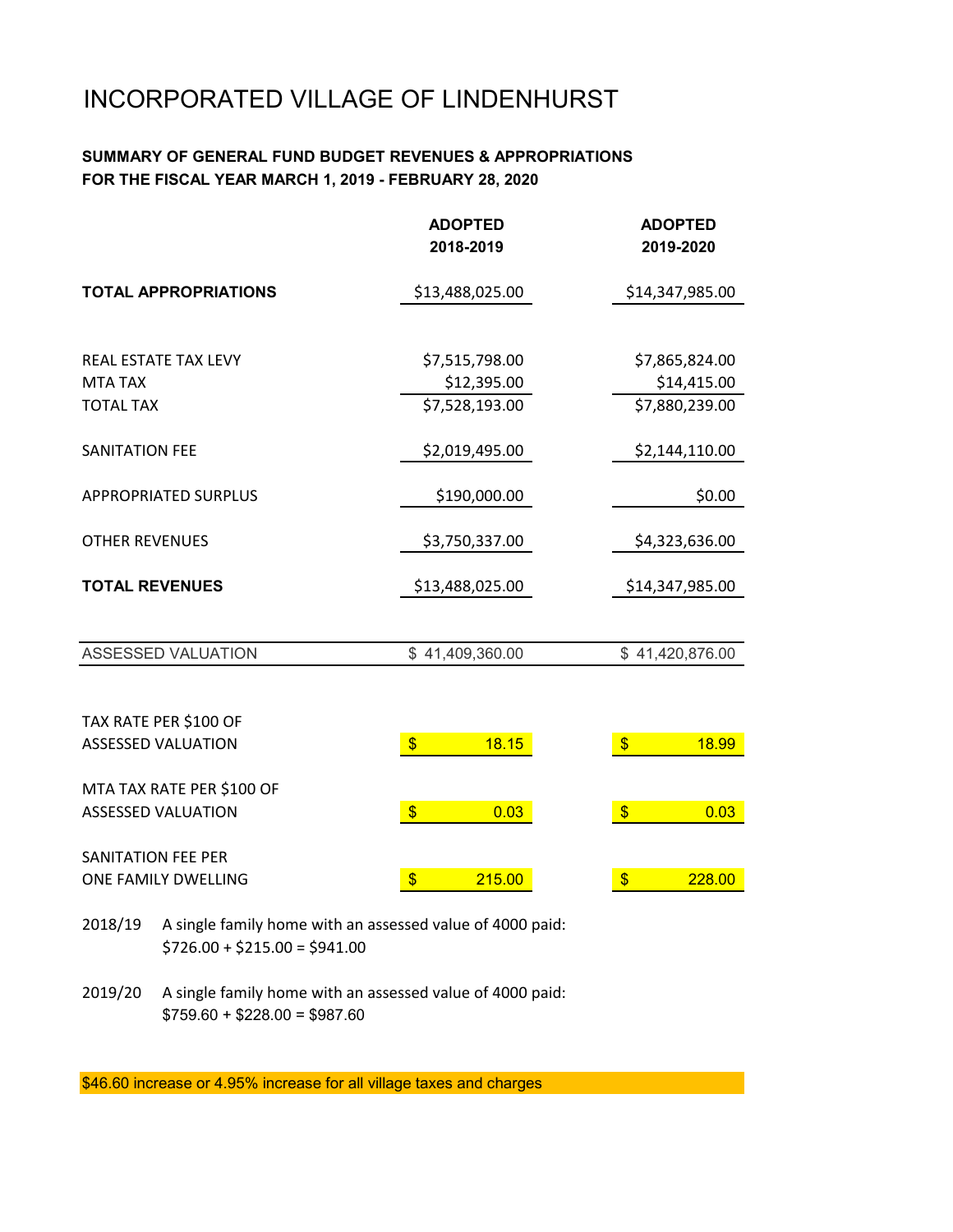## ADOPTED REVENUES

| 1. REAL ESTATE TAXES                  | \$7,865,824.00   | 55% |              |     |
|---------------------------------------|------------------|-----|--------------|-----|
| 2. SANITATION CHARGE                  | \$2,144,110.00   | 15% |              |     |
| 3. TAX ITEMS                          | \$1,407,330.00   | 10% |              |     |
| 4. STATE AID                          | 542,000.00<br>S  | 4%  | <b>TOTAL</b> | \$1 |
| 5. HOME & COMMUNITY SERVICE           | 128,800.00<br>S  | 1%  |              |     |
| 6. USE OF MONEY & PROPERTY            | 384,471.00<br>\$ | 3%  |              |     |
| 7. FINES & FORFEITURES/LIC. & PERMITS | \$1,597,500.00   | 11% |              |     |
| 8. INTER-GOVERNMENT CHARGES           | 277,950.00<br>\$ | 2%  |              |     |
| 9. SURPLUS - DESIGNATED/UNDESIG.      | \$               | 0%  |              |     |
|                                       |                  |     |              |     |



14,347,985.00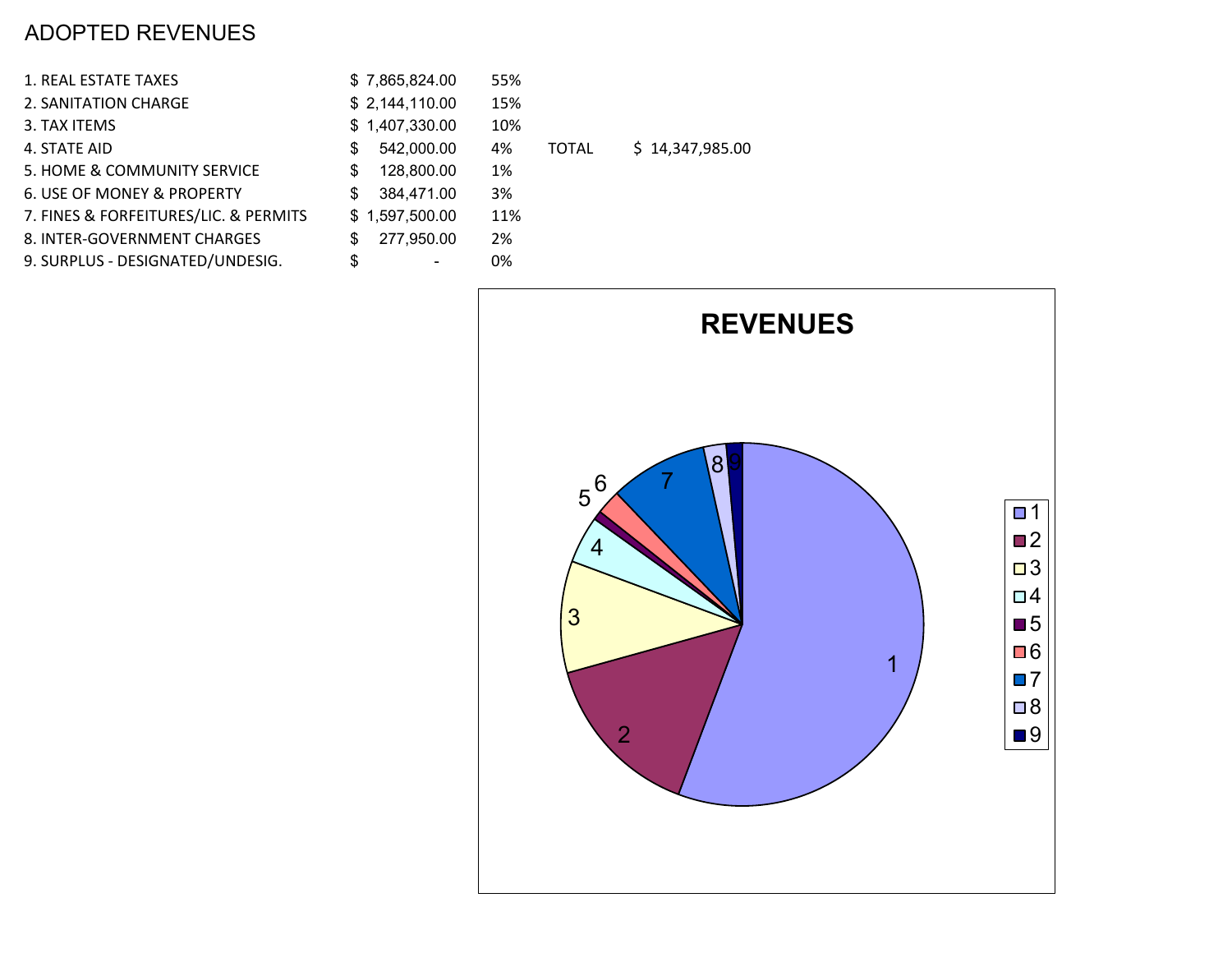#### ADOPTED APPROPRIATIONS

| 1. PUBLIC SAFETY               | \$2,630,625.00    | 18%         |
|--------------------------------|-------------------|-------------|
| 2. FIREFIGHTERS AWARDS PROGRAM | 730,000.00<br>\$. | 5%          |
| 3. PUBLIC WORKS                | \$3,285,065.00    | 23%         |
| 4. CULTURE & RECREATION        | 122,970.00<br>S   | 1%<br>TOTAL |
| 5. GENERAL GOVERNMENT          | \$2,326,950.00    | 16%         |
| 6. HOME & COMMUNITY SERVICES   | 360,585.00        | 3%          |
| 7. EMPLOYEE BENEFITS           | \$3,294,000.00    | 23%         |
| 8. DEBT REDEMPTION             | \$1,597,790.00    | 11%         |

 $$14,347,985.00$ 

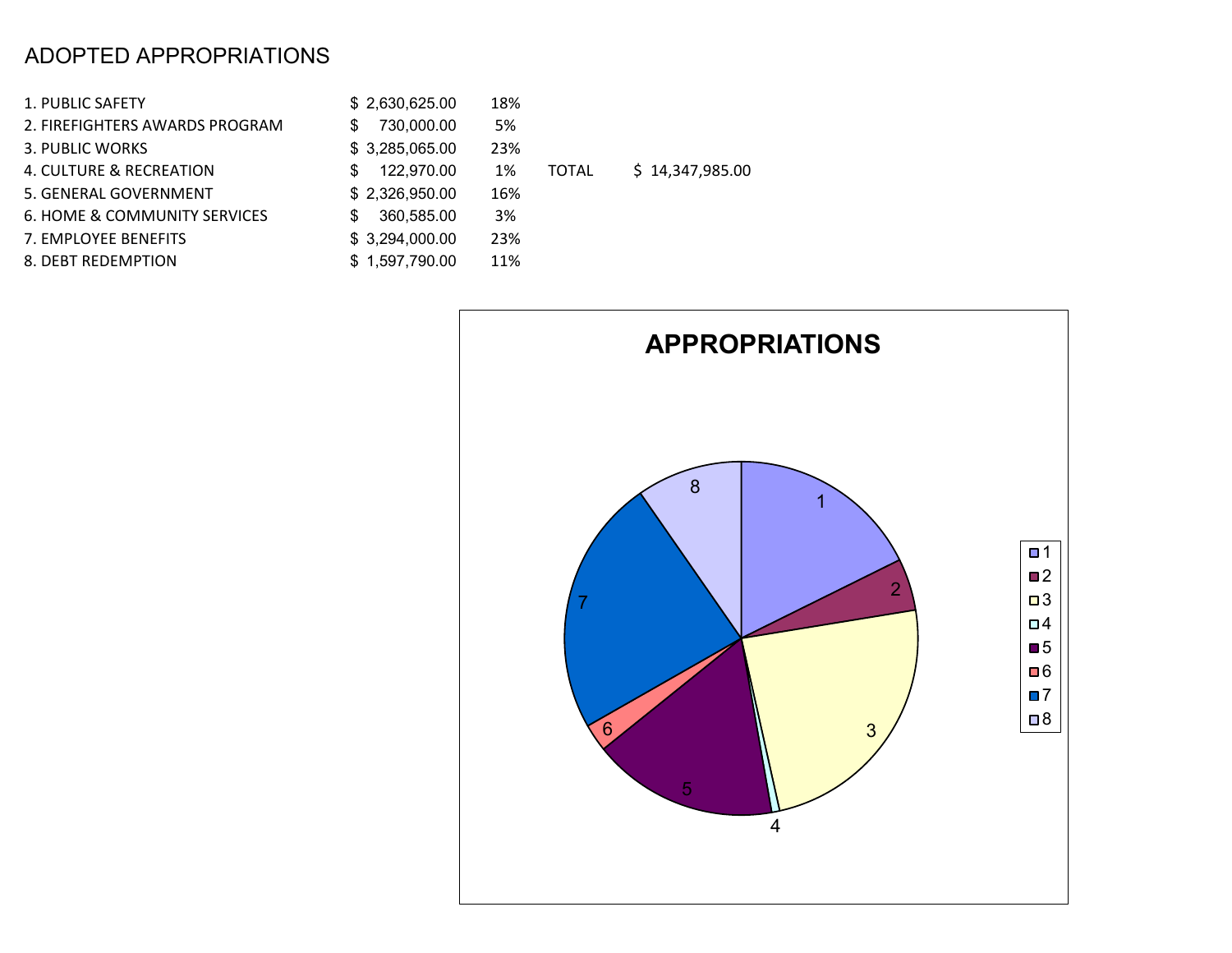### APPROPRIATIONS FOR ADOPTED 2019-2020 BUDGET

|                                   | <b>ADOPTED</b><br>AMT - 2018/19        | <b>ADOPTED</b><br>AMT - 2019/20 |
|-----------------------------------|----------------------------------------|---------------------------------|
| <b>BOARD OF TRUSTEES</b>          | 37,410.00<br>\$                        | 37,410.00<br>\$                 |
| <b>JUSTICE COURT</b>              | \$<br>142,765.00                       | \$<br>142,050.00                |
| <b>MAYOR</b>                      | \$<br>90,875.00                        | \$<br>96,100.00                 |
| <b>TREASURER</b>                  | \$<br>205,665.00                       | \$<br>211,400.00                |
| <b>PURCHASING</b>                 | \$<br>45,570.00                        | \$<br>46,540.00                 |
| <b>ASSESSMENT</b>                 | \$<br>132,385.00                       | \$<br>132,440.00                |
| <b>MISC. TAX ADVERTISING EXP.</b> | $\boldsymbol{\theta}$<br>13,000.00     | \$<br>9,000.00                  |
| <b>VILLAGE CLERK</b>              | $\boldsymbol{\theta}$<br>300,305.00    | \$<br>307,370.00                |
| <b>RECORDS RETENTION</b>          | \$<br>2,000.00                         | \$<br>1,000.00                  |
| <b>VILLAGE ATTORNEY</b>           | \$<br>123,500.00                       | \$<br>133,500.00                |
| <b>ENGINEERS</b>                  | 10,000.00<br>\$                        | 6,000.00<br>\$                  |
| <b>ELECTIONS</b>                  | \$<br>15,650.00                        | \$<br>2,500.00                  |
| <b>SHARED SERVICES BUILDINGS</b>  | 146,795.00<br>\$                       | \$<br>156,600.00                |
| <b>CENTRAL DATA PROC.</b>         | \$<br>38,000.00                        | \$<br>53,000.00                 |
| <b>GENERAL INSURANCE</b>          | $\boldsymbol{\$}$<br>438,445.00        | $\,$<br>415,000.00              |
| MUNICIPAL ASSOC. DUES/TRAINING    | \$<br>20,000.00                        | 18,000.00<br>\$                 |
| <b>TAX/ASSESS ON PROP.</b>        | $\boldsymbol{\mathsf{\$}}$<br>4,000.00 | \$<br>3,200.00                  |
| <b>MISC. TAX EXPENDITURES</b>     | \$<br>42,395.00                        | \$<br>35,300.00                 |
| <b>GENERAL GOVT. SUPPLIES</b>     | \$<br>4,000.00                         | \$<br>4,000.00                  |
| <b>BABYLON CENTRAL ALARM</b>      | \$<br>142,500.00                       | \$<br>147,000.00                |
| <b>CONTINGENT</b>                 | 65,000.00<br>\$                        | \$<br>65,000.00                 |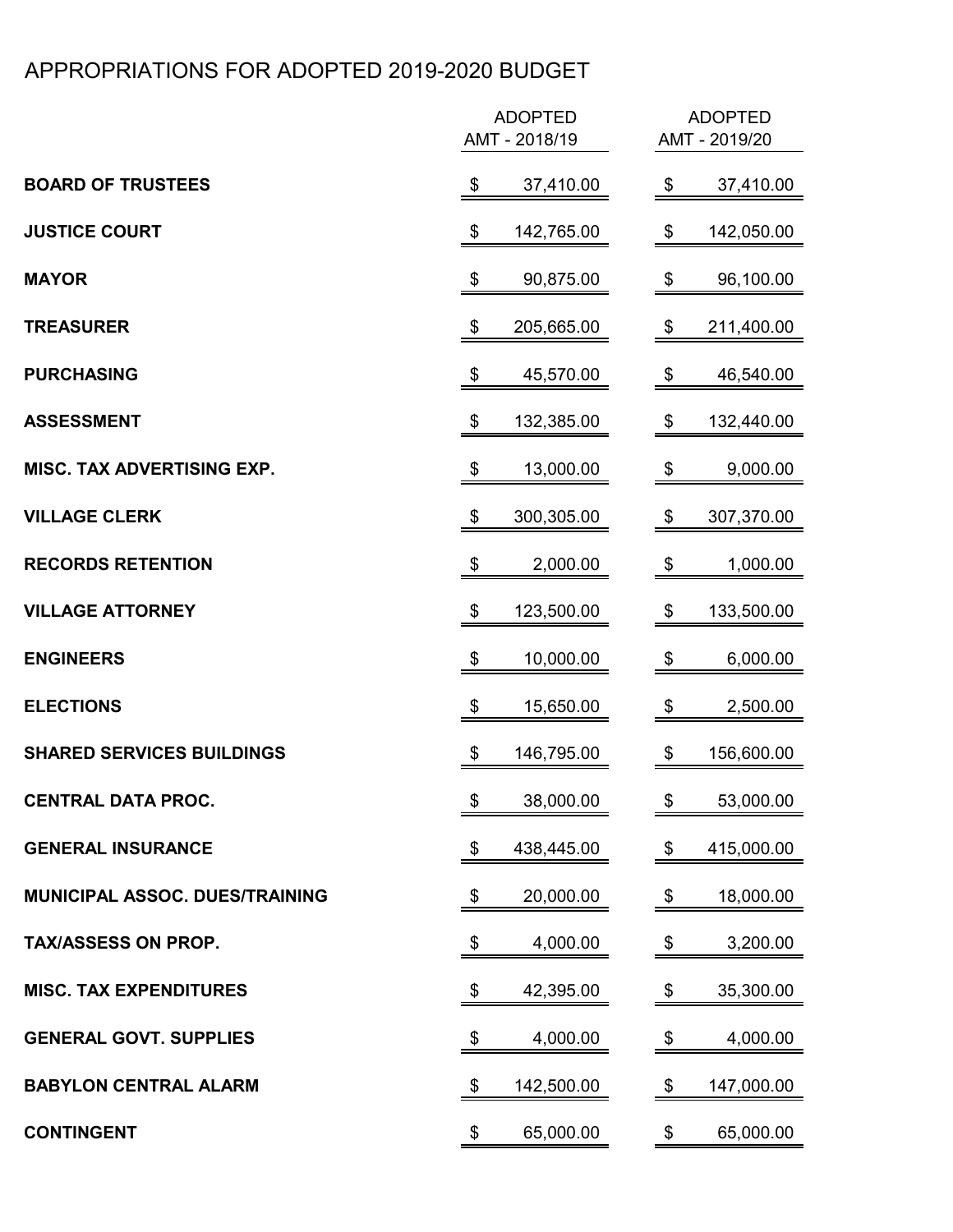| <b>TRAFFIC CONTROL</b>                  | $\boldsymbol{\theta}$<br>114,055.00      | 163,110.00<br>\$                         |
|-----------------------------------------|------------------------------------------|------------------------------------------|
| <b>ON STREET PARKING</b>                | \$<br>23,100.00                          | \$<br>59,490.00                          |
| <b>FIRE &amp; RESCUE PROTECTION</b>     | 1,798,825.00<br>\$                       | 1,979,215.00<br>\$                       |
| <b>FIRE MARSHAL</b>                     | \$<br>19,410.00                          | \$<br>20,415.00                          |
| <b>SAFETY INSPECTION</b>                | 285,390.00<br>$\boldsymbol{\mathsf{\$}}$ | 264,345.00<br>$\boldsymbol{\mathsf{\$}}$ |
| <b>EMERGENCY PREPAREDNESS</b>           | \$<br>2,000.00                           | $\boldsymbol{\mathsf{\$}}$<br>2,000.00   |
| <b>REGISTRAR OF VITAL STATISTICS</b>    | $\boldsymbol{\mathcal{L}}$<br>2,600.00   | \$<br>2,600.00                           |
| <b>DEPT. OF PUBLIC WORKS ADMIN.</b>     | \$<br>504,930.00                         | \$<br>541,560.00                         |
| <b>DPW VECHICLE REPAIR</b>              | $\boldsymbol{\mathsf{\$}}$<br>294,770.00 | \$<br>304,505.00                         |
| <b>HIGHWAY DEPT.</b>                    | 1,019,640.00<br>\$                       | 1,004,640.00<br>\$                       |
| <b>SNOW REMOVAL</b>                     | 68,500.00<br>\$                          | \$<br>73,500.00                          |
| <b>STREET LIGHTING</b>                  | 315,300.00<br>\$                         | 350,300.00<br>\$                         |
| <b>ECONOMIC OPPORTUNITY/DEVELOPMENT</b> | $\boldsymbol{\theta}$<br>5,000.00        | \$<br>5,000.00                           |
| <b>PARKS DEPARTMENT</b>                 | \$<br>281,260.00                         | \$<br>288,795.00                         |
| <b>HORTICULTURE</b>                     | \$<br>110,200.00                         | \$<br>112,645.00                         |
| <b>MARINA &amp; DOCKS</b>               | \$<br>48,900.00                          | \$<br>75,800.00                          |
| <b>YOUTH SERVICES</b>                   | 104,300.00<br>\$                         | 112,400.00<br>\$                         |
| <b>JOINT YOUTH PROJECT</b>              | \$<br>21,000.00                          | 21,000.00<br>\$                          |
| <b>MUSEUM/CULTURE</b>                   | \$<br>33,340.00                          | \$<br>31,155.00                          |
| <b>HISTORIAN</b>                        | \$<br>5,765.00                           | \$<br>5,765.00                           |
| <b>SPECIAL EVENTS</b>                   | $\boldsymbol{\theta}$<br>10,750.00       | \$<br>10,250.00                          |
| <b>SENIOR CITIZEN SERVICES</b>          | \$<br>67,475.00                          | 74,520.00<br>\$                          |
| <b>COMMUNITY CENTER</b>                 | \$<br>143,485.00                         | \$<br>147,665.00                         |
| <b>ZONING BOARDS OF APPEALS</b>         | \$<br>33,755.00                          | \$<br>34,920.00                          |